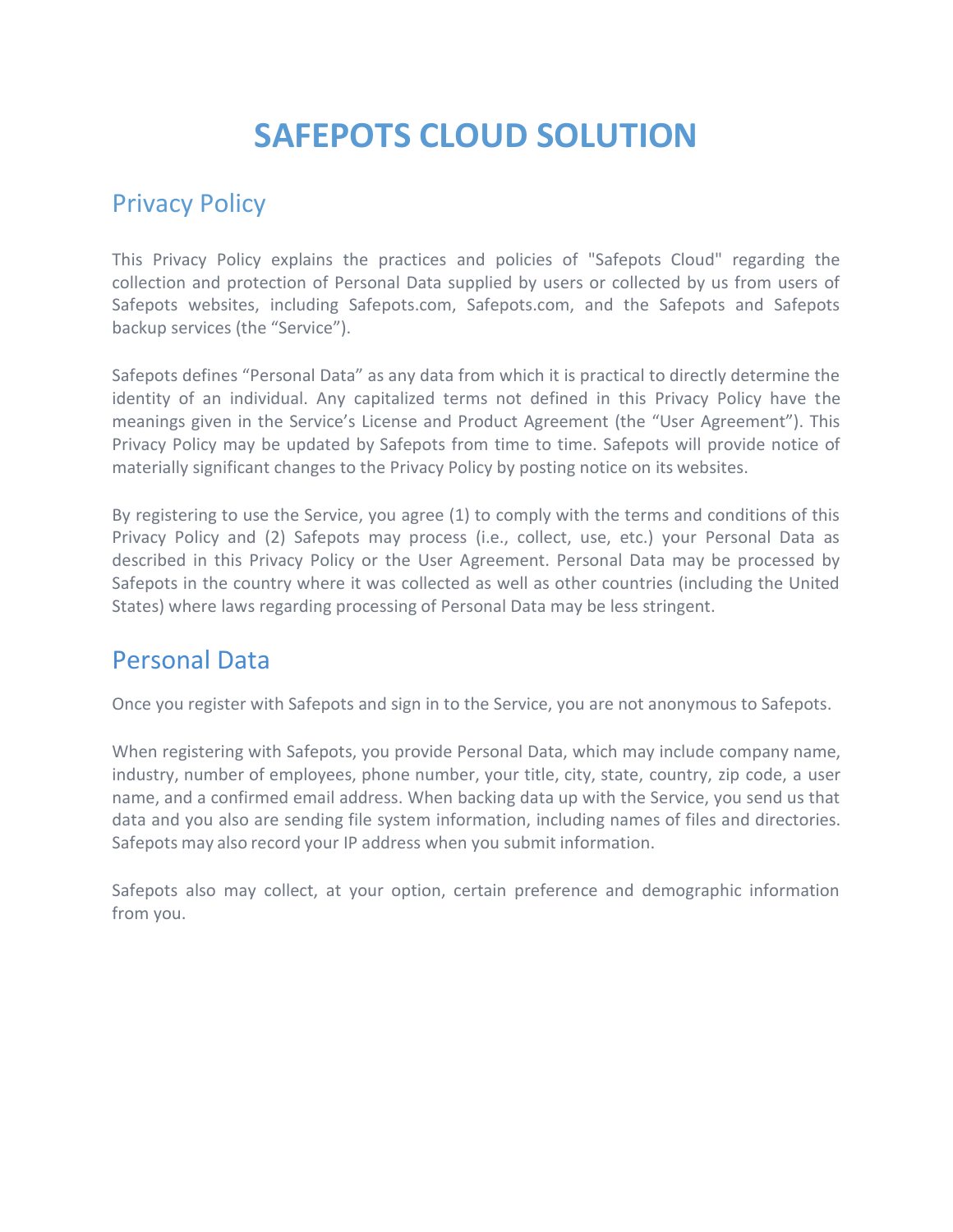All information collected by Safepots is used for internal purposes of providing the Service, providing support to users, and to improve services. Aggregating non- identifying information supplied by users allows Safepots to understand its user base and to improve services.

Safepots may also use your company name, logo, and feedback for marketing purposes. For example, Safepots may use information you provide to contact you to further discuss your interest in our products or services and to send you information regarding Safepots and its partners, such as information about promotions or events.

To protect your account information, please keep your password secure.

All Users may opt to remove their Personal Data from our live database by contacting Safepots and canceling their Safepots user account. Users of the Safepots.com Services may also cancel their user account by logging into their account, selecting My Account, and clicking on Delete Account or request from the person who added that person to the account for removal.

Safepots does not intentionally gather Personal Data about visitors who are under the age of 13.

We will not sell or market the email addresses or other collected personal information of registered Users to third parties.

We will not view the files that you backup.

We may view your file system information (file extensions, sizes etc. but not your file contents) to provide technical support.

You acknowledge and agree that Safepots may occasionally send you administrative communications regarding your account or the Service via email.

### Cookies and Passive Data Collection

Safepots uses cookie, IP address, and URL information to improve and further develop the Service, and to provide enhanced or geographically differentiated features and service levels to Users, where available. Safepots uses cookies to save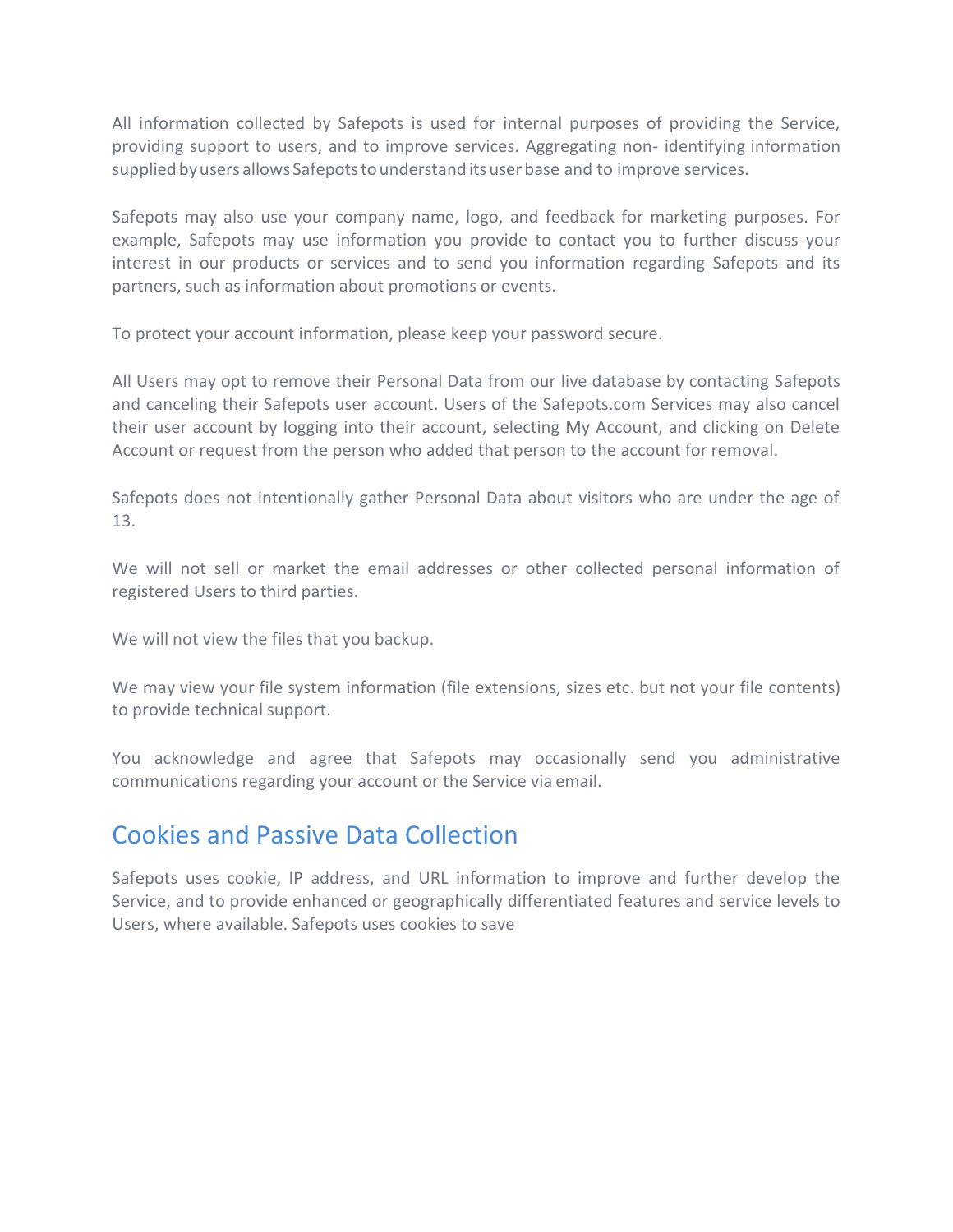User screen names, session validations, and on Users' browsers and hard drives, and may use them to provide tailored products and services to those Users, as they become available.

IP Addresses also help us diagnose network congestion, problems with our servers and otherwise assist in the administration and delivery of the Service to our Users.

#### Links to Third Party Sites

Safepots websites may contain links to other sites that are not under our control. These websites have their own policies regarding privacy. You should review those policies before visiting the websites. We have no responsibility for linked websites, and we provide these links solely for the convenience and information of our visitors.

#### Safepots Service Providers

Safepots does not disclose Personal Data to third parties, except to process credit card information for orders. However, at a future time, Safepots may need to provide users' Personal Data to other third parties to deliver specific services to the user (such as hosting services or support services). These third parties will be required to adhere to Safe Harbor Privacy Principles or at a minimum Safepots will require the third party to certify they follow privacy protection equal to Safepots's. Users will also be provided with a mechanism to opt-out of having their Personal Data viewed by such third parties.

#### Legal Requirements

Safepots does not disclose Personal Data, including the data you back up with the Service, unless disclosure is necessary to comply with an enforceable government request such as a warrant.

## Change of Ownership

In the event of a change in ownership, or a direct merger or acquisition with another entity, we reserve the right to transfer all of Safepots User information, including Personal Data, to a separate entity. We will use commercially reasonable efforts to notify you (by posting on our website or an email to the email address you provide when you register) of any change in ownership, merger or acquisition of Safepots's